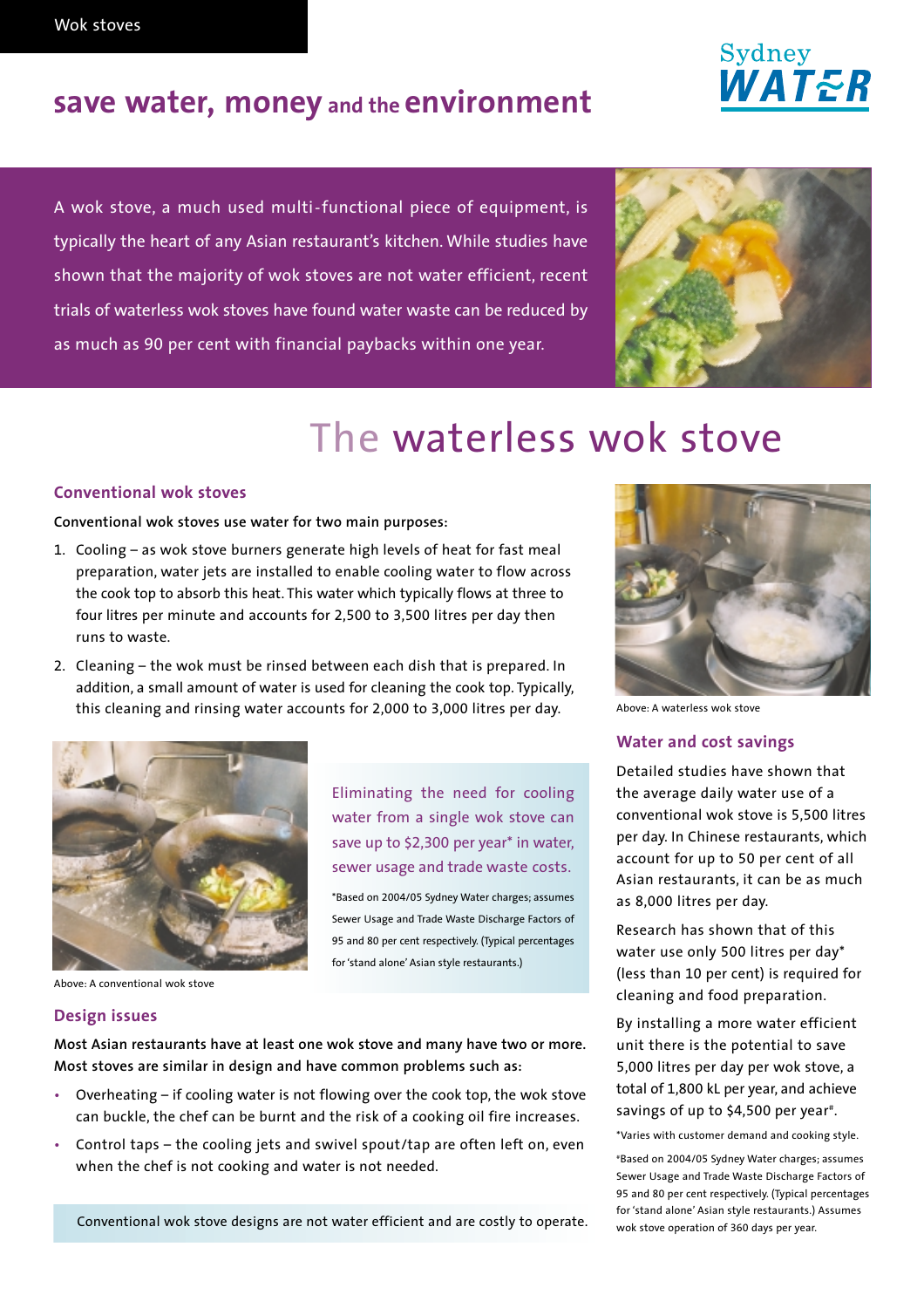### **Key features of a waterless wok stove**



### **Water-cooled wok stove Air-cooled wok stove** Air-cooled wok stove



### **Spout waste**

While most wok stoves have one or more swivel laundry-type spouts to rinse the wok between dishes, they are often left running as chefs have no time to turn them off. The waterless wok stove is fitted with a spout that cuts off water supply when it is not in use.

### **Stove overheating**

The conventional wok stove thermally couples much of the gas burner heat in the body of the wok stove and traps heat under the cook top. The waterless wok stove has an air gap that insulates wok stove elements and ensures the release of this heat to the kitchen exhaust – eliminating the need for cooling water.

### **Timer tap**

Some wok stoves have a spout or tap (hosecock) at the rear used to fill a small pot or reservoir. This is typically left running when the reservoir is full. The waterless wok stove uses a knee operated 'joy-stick' on a timer tap to limit both the flow rate and the duration of flow to this reservoir, preventing waste.

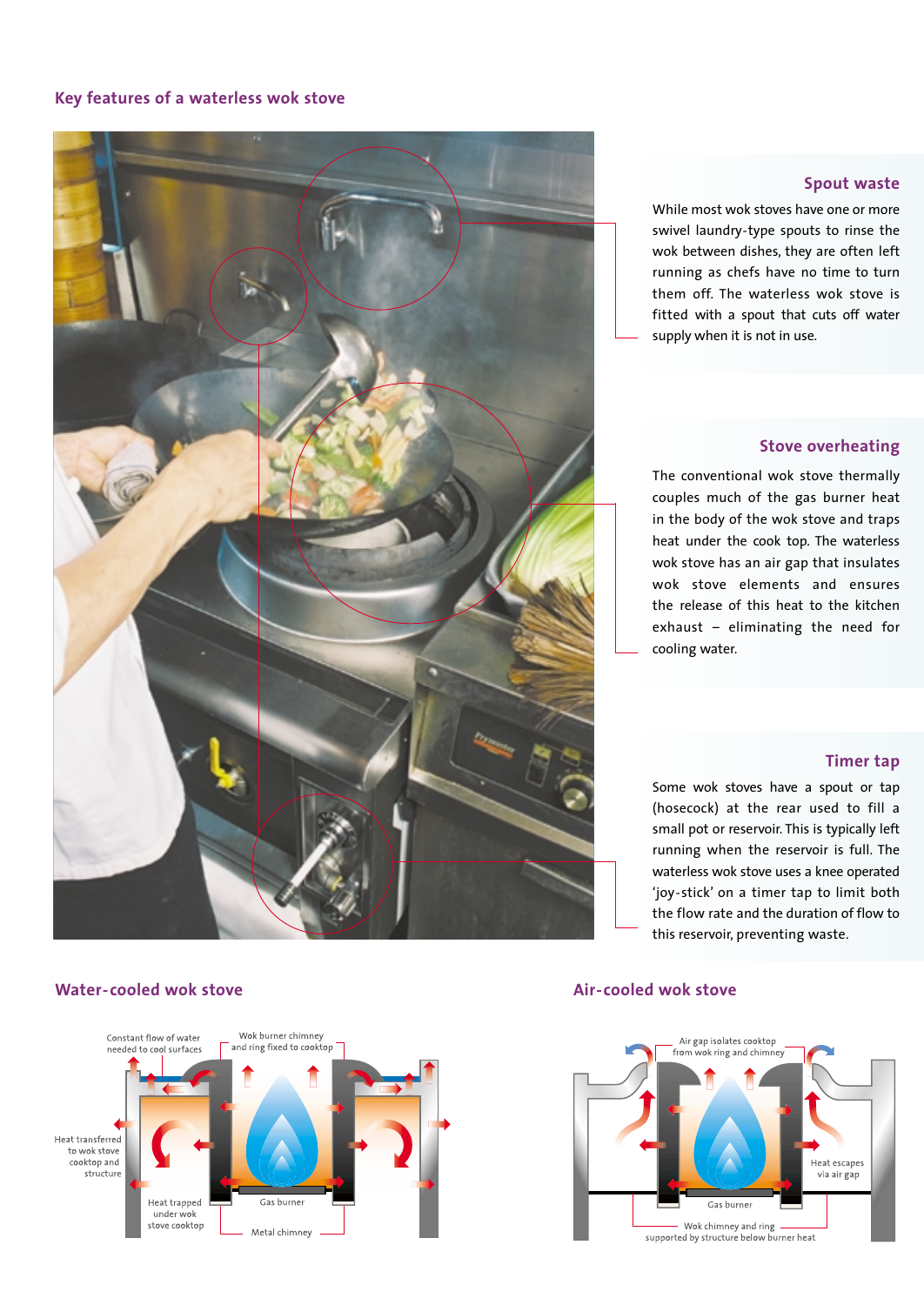## **every drop counts**



### **The cost of wasting water**

This graph shows that by eliminating wok stove cooling water and waste, the flow rate to the wok stove is reduced minimising operating costs. eg Reducing the flow rate from 12 to 4 litres per minute, achieves a saving of \$5,400 per year when paying water supply, sewer use and trade waste charges.

Waterless wok stoves cost approximately the same as conventional water cooled designs.



- Water supply (\$1.01 per kL)
- Water supply and sewer use  $(51.01$  per kL +  $(0.95 \times 51.14)^*$ per kL discharged)
- Water supply, sewer use and trade waste (\$1.01 per kL + (0.95 x \$1.14) per kL + (0.8 x \$0.54) # per kL discharged)

\*Sewer Usage Discharge Factor of 95 per cent #Trade Waste Discharge Factor of 80 per cent